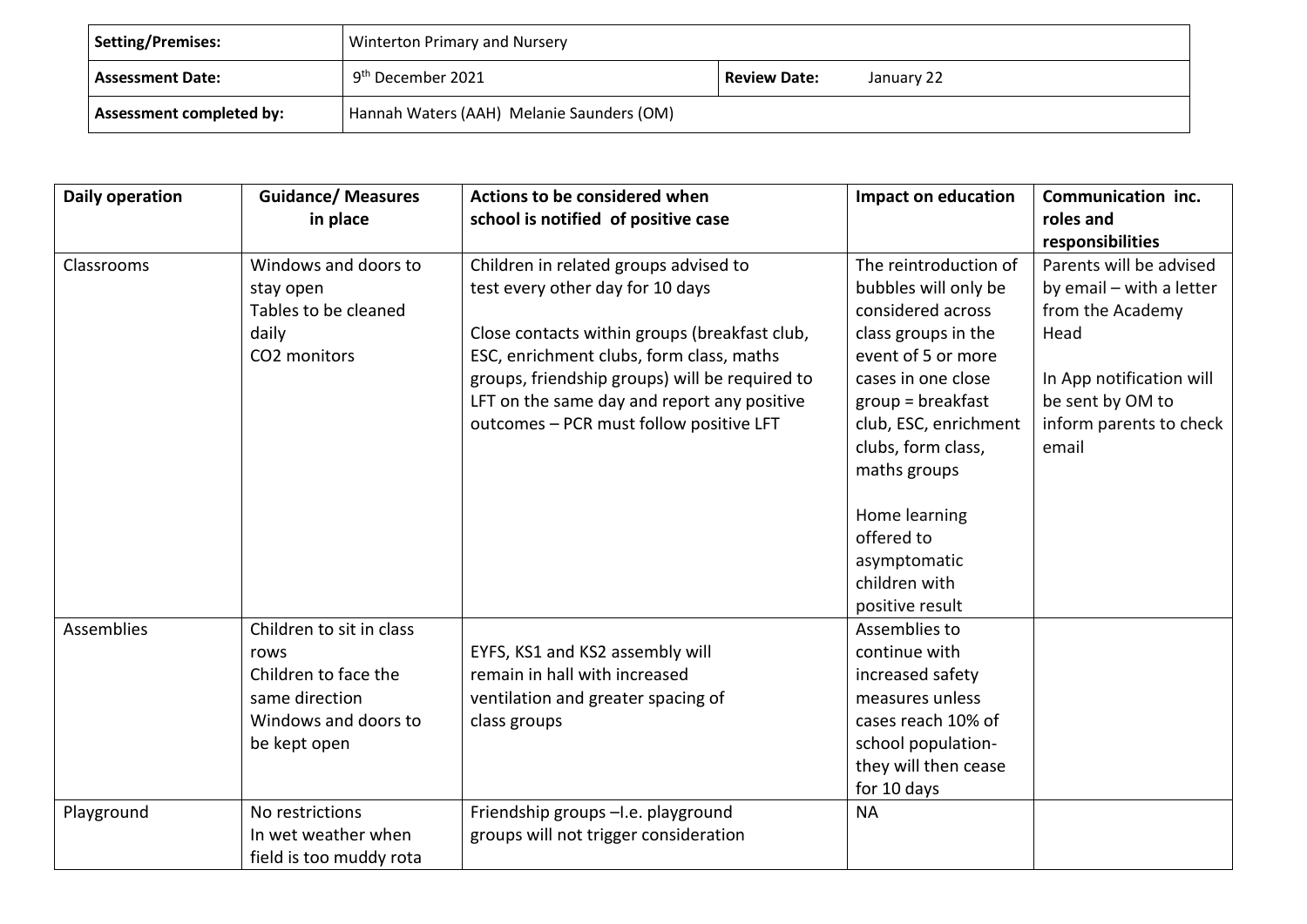| Lunchtimes          | Children sit face to face                        | of bubbles if across mixed                                                      | N/A                                  |                     |
|---------------------|--------------------------------------------------|---------------------------------------------------------------------------------|--------------------------------------|---------------------|
|                     | in class groups.                                 | educational groups.                                                             |                                      |                     |
|                     |                                                  |                                                                                 |                                      |                     |
| Cleaning            | Staff who carry out<br>cleaning and disinfection | Deep clean of class or area children                                            | N/A                                  |                     |
|                     | have the appropriate                             | have been in.                                                                   |                                      |                     |
|                     | equipment required for                           | Guidance shared again and adhered to                                            |                                      |                     |
|                     | the task in line with the                        | as much as possible but as whole school                                         |                                      |                     |
|                     | relevant                                         | is one bubble, then some aspects not                                            |                                      |                     |
|                     | guidance/compliance<br>code.                     | relevant. If children are sharing                                               |                                      |                     |
|                     |                                                  | equipment they wash hands after use,<br>or equipment is cleaned or quarantined. |                                      |                     |
|                     | Activities are scheduled to                      |                                                                                 |                                      |                     |
|                     | avoid times where pupils                         | Where possible premises and cleaning                                            |                                      |                     |
|                     | and staff are using the                          | staff are not in the same area as                                               |                                      |                     |
|                     | same areas.                                      | children.                                                                       |                                      |                     |
| Parental attendance | Indoor events cannot                             | If parents advise that they have a                                              | Teachers to use                      | Office to monitor   |
|                     | currently be attended by                         | positive LFT or positive PCR their<br>children will be sent home to be          | google classroom and<br>other online | parental messages + |
|                     | parents. Visitors are<br>asked to Wear Masks for | tested                                                                          | platforms to promote                 | calls               |
|                     | Essential visits only                            | Children must be collected by an                                                | children's work                      |                     |
|                     |                                                  | adult that has not had a positive                                               |                                      |                     |
|                     |                                                  | result - follow guidance below for                                              |                                      |                     |
|                     |                                                  | actions relating to children                                                    |                                      |                     |
| <b>EVCs</b>         | Follow transport                                 | Adults will be replaced where                                                   | EVCs will only be                    | All communication   |
|                     | guidance below                                   | possible to allow visits to continue                                            | cancelled if adult                   | to parents          |
|                     |                                                  |                                                                                 | ratios cannot be                     | regarding EVCs will |
|                     | Ratios can be supported                          | If the visit lead is unable to attend a                                         | met                                  | set out             |
|                     | with parents that can                            | member of SLT will replace them                                                 |                                      | cancellation        |
|                     | evidence a negative LFT                          | where possible                                                                  |                                      | procedures          |
|                     | on the day of the visit                          | parents will be made aware of what                                              |                                      |                     |
|                     | Encouraged to go ahead                           | cost elements are refundable prior to                                           |                                      |                     |
|                     | with COVID RA from                               | giving consent                                                                  |                                      |                     |
|                     | receiving site in place                          |                                                                                 |                                      |                     |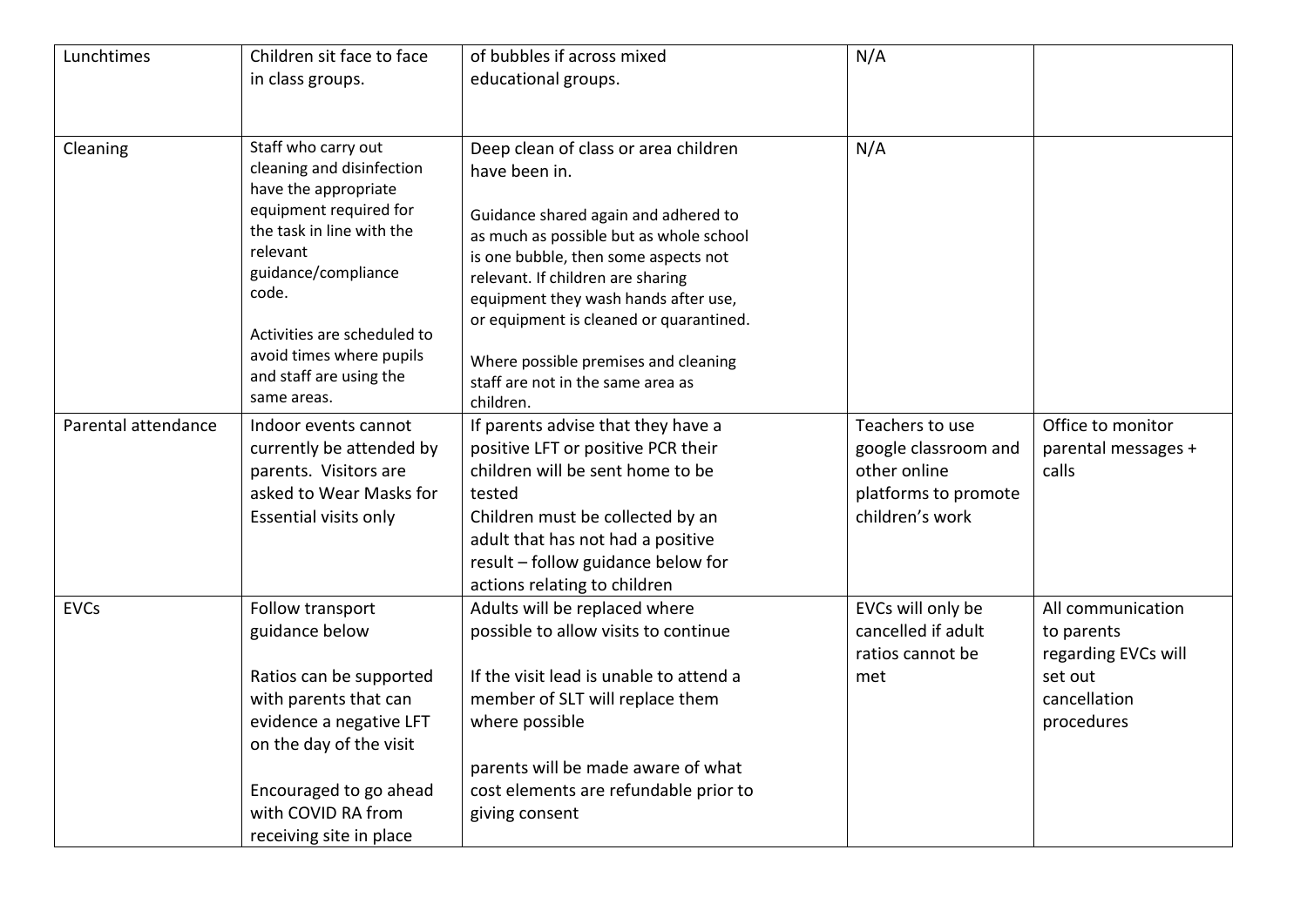|                                                                                                                                                                                                                                                                                                                                                                                                                                                                                                                                                                                                                                                                                                                                                                                                                                                                                                                                                                                                                                                                                                                                                                                                                                                                                 | <b>Tracing close</b><br>contacts and<br>isolation | <b>Guidance/ Measures in place</b> | Actions to be considered when<br>school is notified of positive<br>case | <b>Impact on education</b> | Communication inc. roles and<br>responsibilities                                      |
|---------------------------------------------------------------------------------------------------------------------------------------------------------------------------------------------------------------------------------------------------------------------------------------------------------------------------------------------------------------------------------------------------------------------------------------------------------------------------------------------------------------------------------------------------------------------------------------------------------------------------------------------------------------------------------------------------------------------------------------------------------------------------------------------------------------------------------------------------------------------------------------------------------------------------------------------------------------------------------------------------------------------------------------------------------------------------------------------------------------------------------------------------------------------------------------------------------------------------------------------------------------------------------|---------------------------------------------------|------------------------------------|-------------------------------------------------------------------------|----------------------------|---------------------------------------------------------------------------------------|
| presence of a positive case in a<br>with the positive case and/or<br>results or<br>parents<br>their parent to identify close<br>class or group by the school but<br>asymptomatic but<br>no names will be shared. If staff<br>contacts. Contacts from a school<br>offer<br>positive will receive<br>are aware of close contacts<br>setting will only be traced<br>home learning in line<br>with the Trust policy<br>parents will be notified as soon<br>by NHS Test and Trace where the<br>as possible alongside NHS track<br>positive case and/or their parent<br>specifically identifies the<br>and Trace.<br>individual as being a close<br>contact.<br>individuals are not required to self-isolate if<br>they live in the same household as someone<br>with COVID-19, or are a close contact of<br>someone with COVID-19, and any of the<br>following apply:<br>they are fully vaccinated<br>they are below the age of 18 years<br>and 6 months<br>they have taken part in or are<br>currently part of an approved COVID-19<br>vaccine trial<br>they are not able to get vaccinated<br>for medical reasons<br>Instead, they will be contacted by NHS Test<br>and Trace, informed they have been in close<br>contact with a positive case and advised to<br>take a PCR test. | Informing                                         | Parents will be notified of the    | NHS Test and Trace will work                                            | <b>Pupils awaiting</b>     | Class teachers to contact<br>parents of pupils to inform<br>them of the home learning |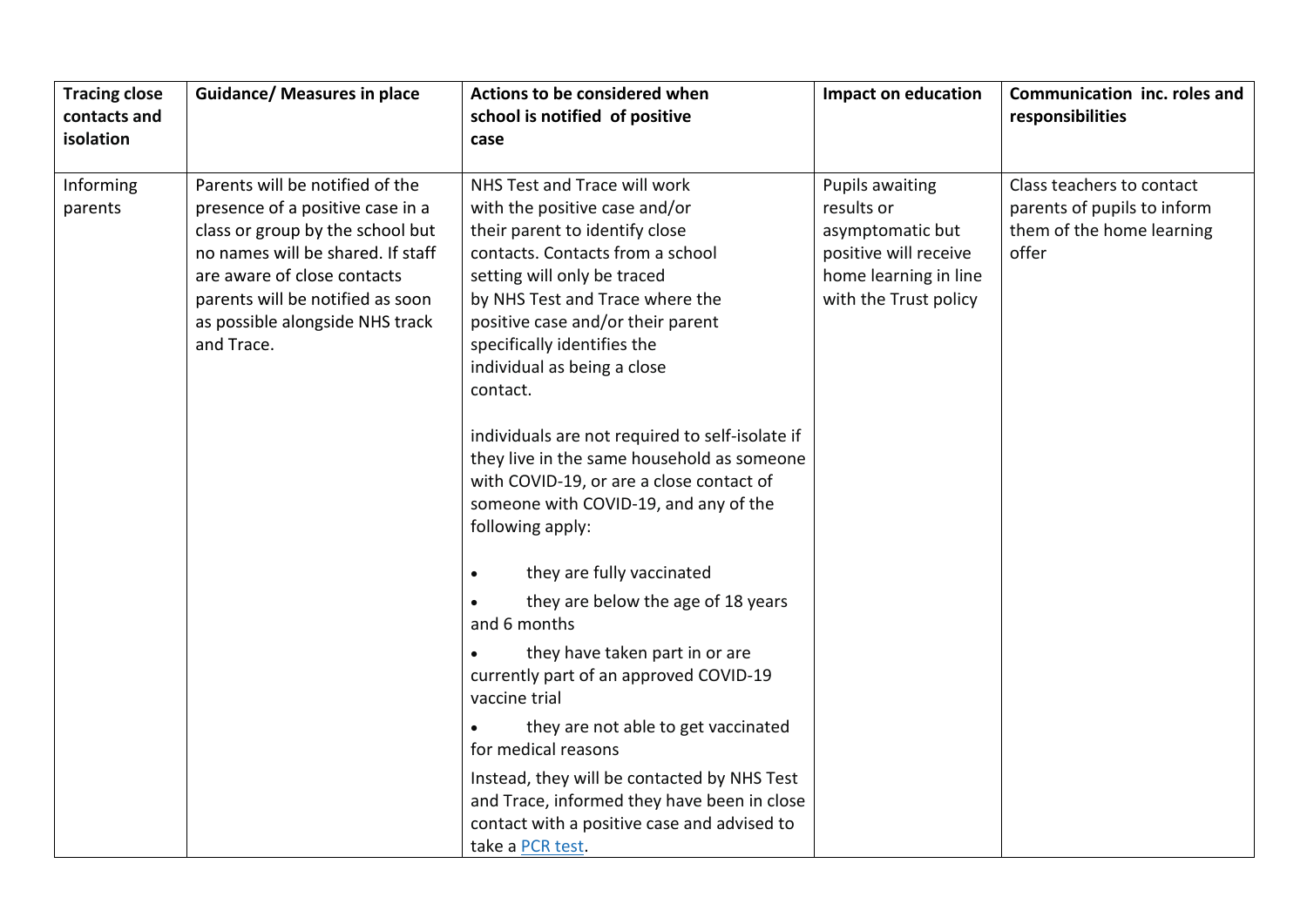|               |                          | Staff who do not need to isolate, and<br>children and young people aged under 18<br>years 6 months who usually attend school,<br>and have been identified as a close contact,<br>should continue to attend school as normal.<br>They do not need to wear a face covering<br>within the school |                      |                               |
|---------------|--------------------------|-----------------------------------------------------------------------------------------------------------------------------------------------------------------------------------------------------------------------------------------------------------------------------------------------|----------------------|-------------------------------|
| Informing the | SLT has information      |                                                                                                                                                                                                                                                                                               |                      | SLT will notify the LA as per |
| LA            | on who to contact        |                                                                                                                                                                                                                                                                                               |                      | the County Council flow chart |
| Informing PHE | <b>SLT to follow PHE</b> |                                                                                                                                                                                                                                                                                               |                      | SLT will follow PHE guidance  |
|               | guidance on when to      |                                                                                                                                                                                                                                                                                               |                      | and report as required        |
|               | notify                   |                                                                                                                                                                                                                                                                                               |                      |                               |
| Informing     | The attendance           |                                                                                                                                                                                                                                                                                               | Trust home learning  | In the event of multiple      |
| Trust         | register will report     |                                                                                                                                                                                                                                                                                               | policy to be applied | cases in one group Trust will |
|               | cases.                   |                                                                                                                                                                                                                                                                                               | to absence where     | be advised by OM.             |
|               |                          |                                                                                                                                                                                                                                                                                               | pupils are           |                               |
|               |                          |                                                                                                                                                                                                                                                                                               | asymptomatic         |                               |

| <b>Managing</b>                        | <b>Guidance/ Measures in place</b>                                                                                                                                                                                                        | Actions to be considered when                                                                                                                                                                                                                                                                                                                                | Impact on | <b>Communication inc. roles</b>                                                                                                             |
|----------------------------------------|-------------------------------------------------------------------------------------------------------------------------------------------------------------------------------------------------------------------------------------------|--------------------------------------------------------------------------------------------------------------------------------------------------------------------------------------------------------------------------------------------------------------------------------------------------------------------------------------------------------------|-----------|---------------------------------------------------------------------------------------------------------------------------------------------|
| <b>Staffing</b>                        |                                                                                                                                                                                                                                           | school is notified of positive case                                                                                                                                                                                                                                                                                                                          | education | and responsibilities                                                                                                                        |
| <b>Measures</b><br>to support<br>staff | All staff are encouraged to<br>complete LFT's twice per week<br>or as directed if part time only<br>and report their results using<br>the Government APP until the<br>end of September when this<br>will be reviewed by the<br>Government | Fully vaccinated staff do not need to isolate if<br>identified as close contacts.<br>They will be required to complete a Lateral<br>Flow Test and report the result<br>Staff and pupils with a positive LFD test result<br>should self-isolate in line with the stay at<br>home guidance for households with possible<br>or confirmed coronavirus (COVID-19) |           | <b>Trust Outbreak</b><br>Contingency Plan to be<br>shared with all staff at<br>end of August via email<br>and discussed on PD Day<br>2/9/21 |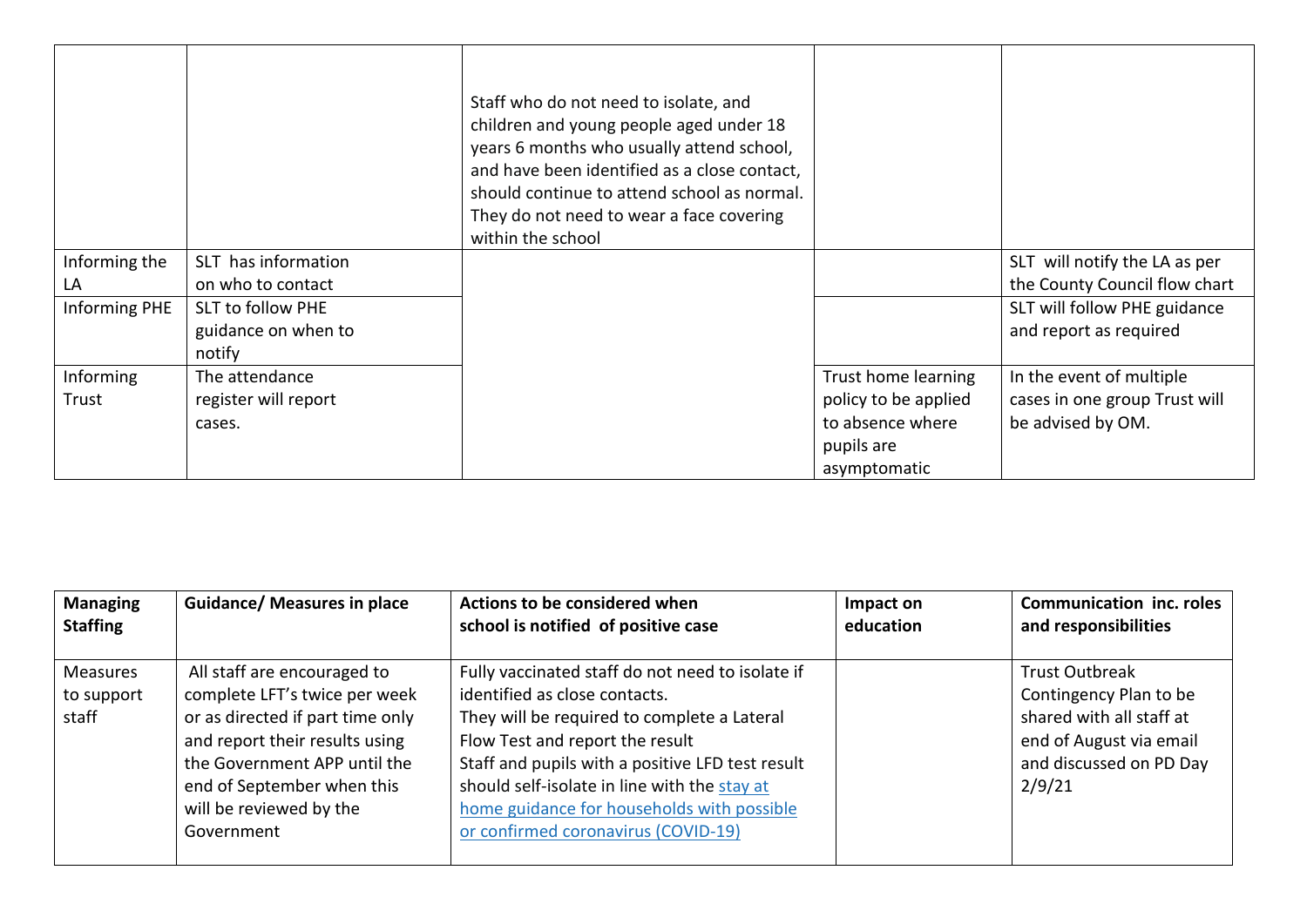|                  | Staff are to work in well                             | infection. They will also need to get a                                                                                             |                                                                 |                                                                            |
|------------------|-------------------------------------------------------|-------------------------------------------------------------------------------------------------------------------------------------|-----------------------------------------------------------------|----------------------------------------------------------------------------|
|                  | ventilated areas                                      | free PCR test to check if they have COVID-19.                                                                                       |                                                                 |                                                                            |
|                  | Sanitiser is available to all staff                   | Whilst awaiting the PCR result, the individual<br>should continue to self-isolate.<br>If the PCR test is taken within 2 days of the |                                                                 |                                                                            |
|                  |                                                       | positive lateral flow test, and is negative, it                                                                                     |                                                                 |                                                                            |
|                  |                                                       | overrides the self-test LFD test and the staff                                                                                      |                                                                 |                                                                            |
|                  |                                                       | member can return to school, as long as the                                                                                         |                                                                 |                                                                            |
| <b>ALL Staff</b> | Should complete a PCR test and                        | individual doesn't have COVID-19 symptoms.                                                                                          |                                                                 | Employers should call the                                                  |
| with<br>symptoms | inform the Academy Head of<br>the result immediately. | Staff can return to work once they no longer<br>have COVID-19 symptoms                                                              | Classes may be<br>covered by<br>unqualified<br>teachers working | Self-Isolation Service Hub<br>on 020 3743 6715 as<br>soon as they are made |
| Fully            | Do not need to isolate if                             | All close contacts should complete a LFT                                                                                            | in school, by an                                                | aware that any of their                                                    |
| vaccinated       | identified as a close contact.                        | immediately $-$ if the test is negative the staff                                                                                   | HLTA, a cover                                                   | workers have tested                                                        |
| staff            | They should complete a LFT                            | member may remain in work as long as they                                                                                           | teacher employed                                                | positive.                                                                  |
| notified as      | immediately and report the                            | have no symptoms                                                                                                                    | by the school or a                                              | If there are more than 5                                                   |
| close            | result.                                               | If the LFT is positive staff must immediately                                                                                       | supply teacher.                                                 | cases amongst staff,                                                       |
| contacts         |                                                       | isolate and take a PCR test<br>Staff with symptoms will also need to get a                                                          |                                                                 | employers will need to<br>provide the 8-digit NHS                          |
|                  |                                                       | free PCR test to check if they have COVID-19                                                                                        |                                                                 | Test and Trace Account ID                                                  |
|                  |                                                       | Staff can return to work once they no longer                                                                                        |                                                                 | (sometimes referred to as                                                  |
|                  |                                                       | have COVID-19 symptoms                                                                                                              |                                                                 | a CTAS number) of the                                                      |
|                  |                                                       |                                                                                                                                     |                                                                 | person who tested                                                          |
|                  |                                                       |                                                                                                                                     |                                                                 | positive, alongside the                                                    |
| Unvaccinat       | If staff choose not to get                            |                                                                                                                                     | Isolating staff with                                            | names of co-workers                                                        |
| ed staff         | vaccinated, or are unable to be                       |                                                                                                                                     | no symptoms will                                                | identified as close                                                        |
| notified as      | vaccinated they will need to self-                    |                                                                                                                                     | be required to live                                             | contacts.                                                                  |
| close            | isolate for 10 days if identified as                  |                                                                                                                                     | teach from home                                                 | This will ensure that all                                                  |
| contacts         | a close contact in line with NHS                      |                                                                                                                                     | or access CPD                                                   | workplace contacts are                                                     |
|                  | guidance.                                             |                                                                                                                                     | provided by the                                                 | registered with NHS Test                                                   |
|                  |                                                       |                                                                                                                                     | Academy head.                                                   | and Trace and can receive                                                  |
|                  |                                                       |                                                                                                                                     | Any CPD will be                                                 | the necessary public                                                       |
|                  |                                                       |                                                                                                                                     | recorded and staff                                              |                                                                            |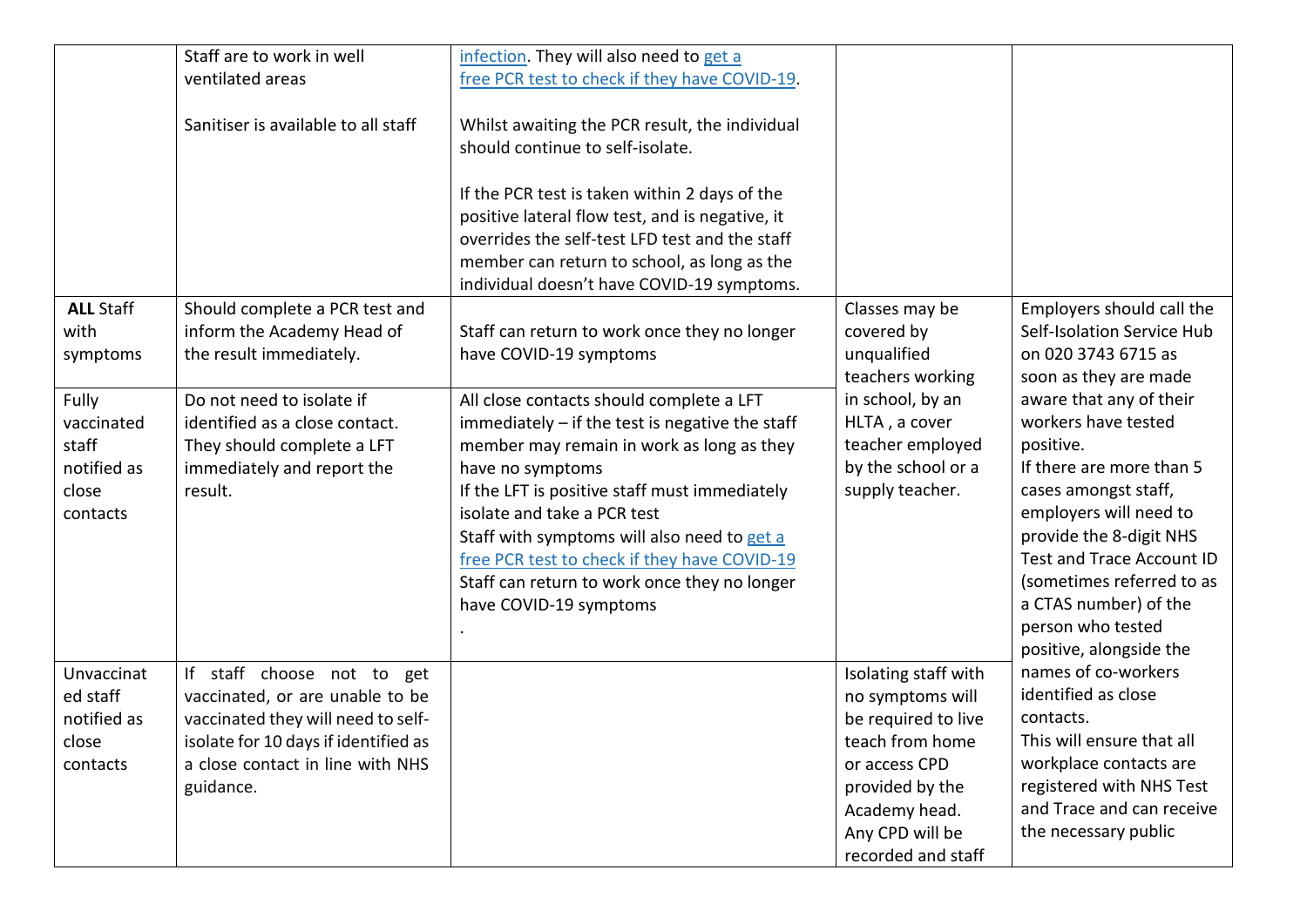|  | evaluation will be | health advice, including  |
|--|--------------------|---------------------------|
|  | requested.         | the                       |
|  |                    | support available to help |
|  |                    | people to self-isolate.   |
|  |                    | Further guidance is       |
|  |                    | available                 |
|  |                    |                           |
|  |                    |                           |

| <b>Pupil</b><br>Absence             | <b>Guidance/ Measures in place</b>                                                                                                                                                                                                                                                                                                                                            | <b>Actions to be considered</b><br>in case of positive case                                                                                                                                                                                                                                                                                                                               | Impact on education                                                                                                                                                                                | <b>Communication inc. roles</b><br>and responsibilities |
|-------------------------------------|-------------------------------------------------------------------------------------------------------------------------------------------------------------------------------------------------------------------------------------------------------------------------------------------------------------------------------------------------------------------------------|-------------------------------------------------------------------------------------------------------------------------------------------------------------------------------------------------------------------------------------------------------------------------------------------------------------------------------------------------------------------------------------------|----------------------------------------------------------------------------------------------------------------------------------------------------------------------------------------------------|---------------------------------------------------------|
| Pupils with<br>COVID-19<br>Symptoms | If symptoms are identified in school<br>pupils will be moved to an isolation<br>room and adults supporting will be<br>provided PPE<br>Parents will be notified and required<br>to collect the pupil immediately.<br>Pupils should not come into school if<br>they have symptoms, have had a<br>positive test result or other reasons<br>requiring them to stay at home due to | If a pupil is awaiting collection, they<br>should be left in a room on their own<br>if possible and safe to do so. A<br>window should be opened for fresh<br>air ventilation if possible.<br>Appropriate PPE should also be used<br>if close contact is necessary. Further<br>information on this can be found in<br>the use of PPE in education, childcare<br>and children's social care | Pupils with symptoms<br>are not required to<br>access home learning<br>but should be<br>encouraged to return<br>to school after 10<br>their 10 day isolation<br>and when all<br>symptoms have gone | School to inform parents via<br>letter                  |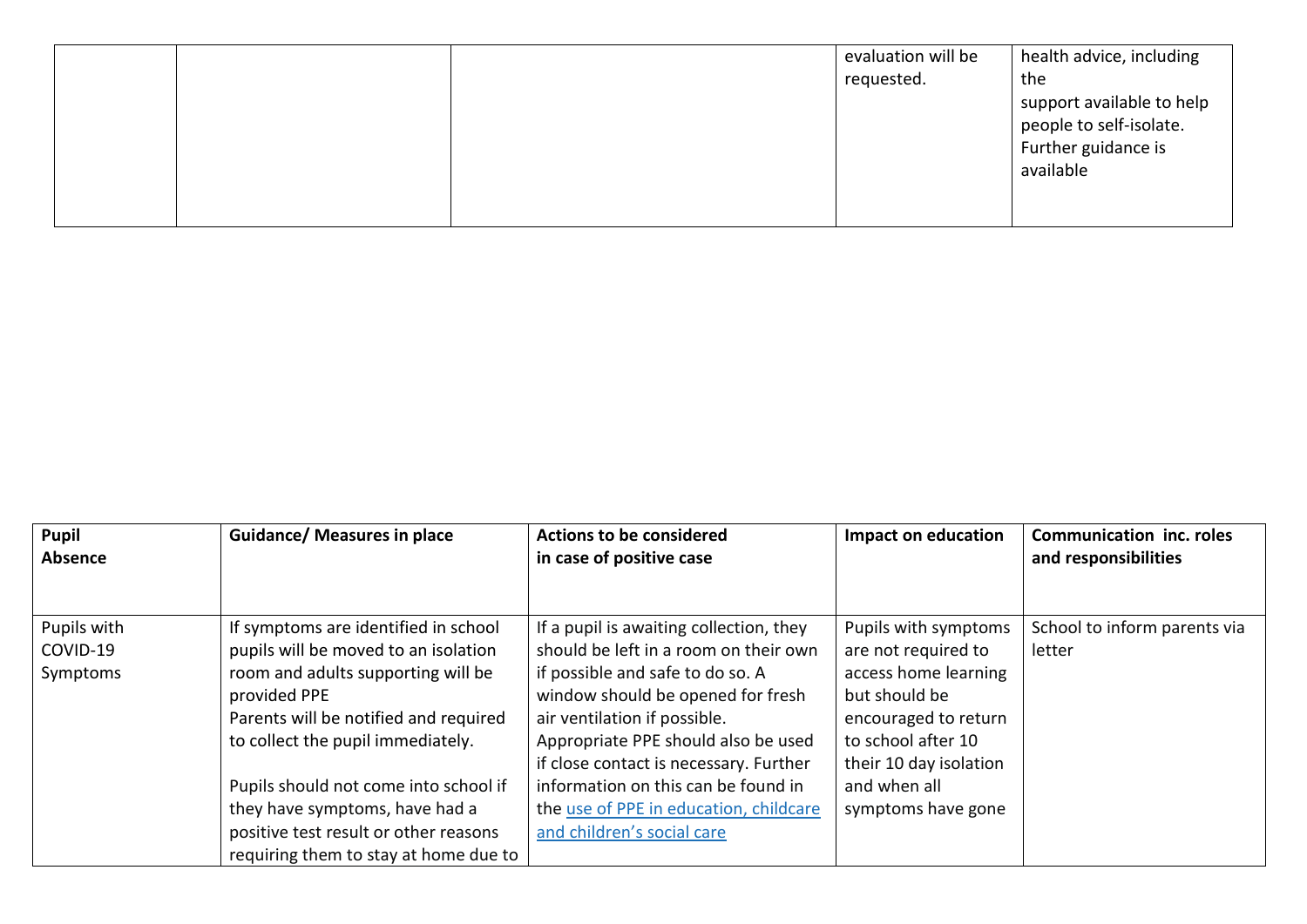|                         | the risk of them passing on COVID-19<br>(for example, they are required to<br>quarantine). | settings guidance. Any rooms they use<br>should be cleaned after they have left. |                         |                                  |
|-------------------------|--------------------------------------------------------------------------------------------|----------------------------------------------------------------------------------|-------------------------|----------------------------------|
|                         |                                                                                            |                                                                                  |                         |                                  |
| Siblings of pupils with | Siblings should be removed from                                                            | Siblings must complete a LFT and                                                 | Siblings with no        | Office staff to collect siblings |
| Positive Covid -19      | class and must wait outside the                                                            | follow stay at home guidance for                                                 | symptoms and a          | and notify parents               |
|                         | school office to be collected and                                                          | households with possible or                                                      | negative LFT can        | Register to be updated           |
|                         | recommended to LFT or PCR test.                                                            | confirmed coronavirus (COVID-19)                                                 | return to school        | accordingly                      |
|                         |                                                                                            | infection.                                                                       | either during the       |                                  |
|                         |                                                                                            |                                                                                  | same day or the         |                                  |
|                         |                                                                                            |                                                                                  | following session       |                                  |
| Pupils identified as    | Teachers to keep records of maths                                                          | NHS track and trace will contact                                                 | Close contacts must     | Parents to inform                |
| close contacts          | groups and phonics groups                                                                  | parents                                                                          | return to school of     | office staff of                  |
|                         |                                                                                            | School to send supporting                                                        | negative and no         | results and email                |
|                         | Enrichment groups require a weekly                                                         | document to parents highlighting                                                 | symptoms are            | staff if their child             |
|                         | register which is the responsibility                                                       | latest government guidance                                                       | present                 | requires home                    |
|                         | of the lead adult                                                                          | Pupils will be encouraged to attend                                              |                         | learning                         |
|                         |                                                                                            | school if no symptoms and a                                                      | Positive                |                                  |
|                         | Mrs Saunders to keep register of                                                           | negative lateral flow test or PCR has                                            | asymptomatic            |                                  |
|                         | <b>BSC/ASC and Enrichment groups</b>                                                       | been completed                                                                   | pupils can access       |                                  |
|                         |                                                                                            |                                                                                  | home learning as        |                                  |
|                         |                                                                                            | School will request LFT every other                                              | advised by the class    |                                  |
|                         |                                                                                            | day for 10 days if child is identified as<br>a close contact                     | teacher                 |                                  |
|                         |                                                                                            |                                                                                  | Positive and unwell     |                                  |
|                         |                                                                                            |                                                                                  | children do not         |                                  |
|                         |                                                                                            |                                                                                  | need to access          |                                  |
|                         |                                                                                            |                                                                                  | home learning           |                                  |
| Attendance              | Where a child is required to self-                                                         | Parents will be informed                                                         |                         | Parents to                       |
|                         | isolate or quarantine because of                                                           | that attendance is                                                               | School attendance is    | communicate                      |
|                         | COVID-19 in accordance with relevant                                                       | mandatory unless a                                                               | mandatory for all       | with the school                  |
|                         | legislation or guidance published                                                          | positive case has been                                                           | pupils of compulsory    | office                           |
|                         | by PHE or the DHSC they should be                                                          | identified                                                                       | school age and it is a  |                                  |
|                         |                                                                                            |                                                                                  | priority to ensure that |                                  |
|                         |                                                                                            |                                                                                  | as many children as     |                                  |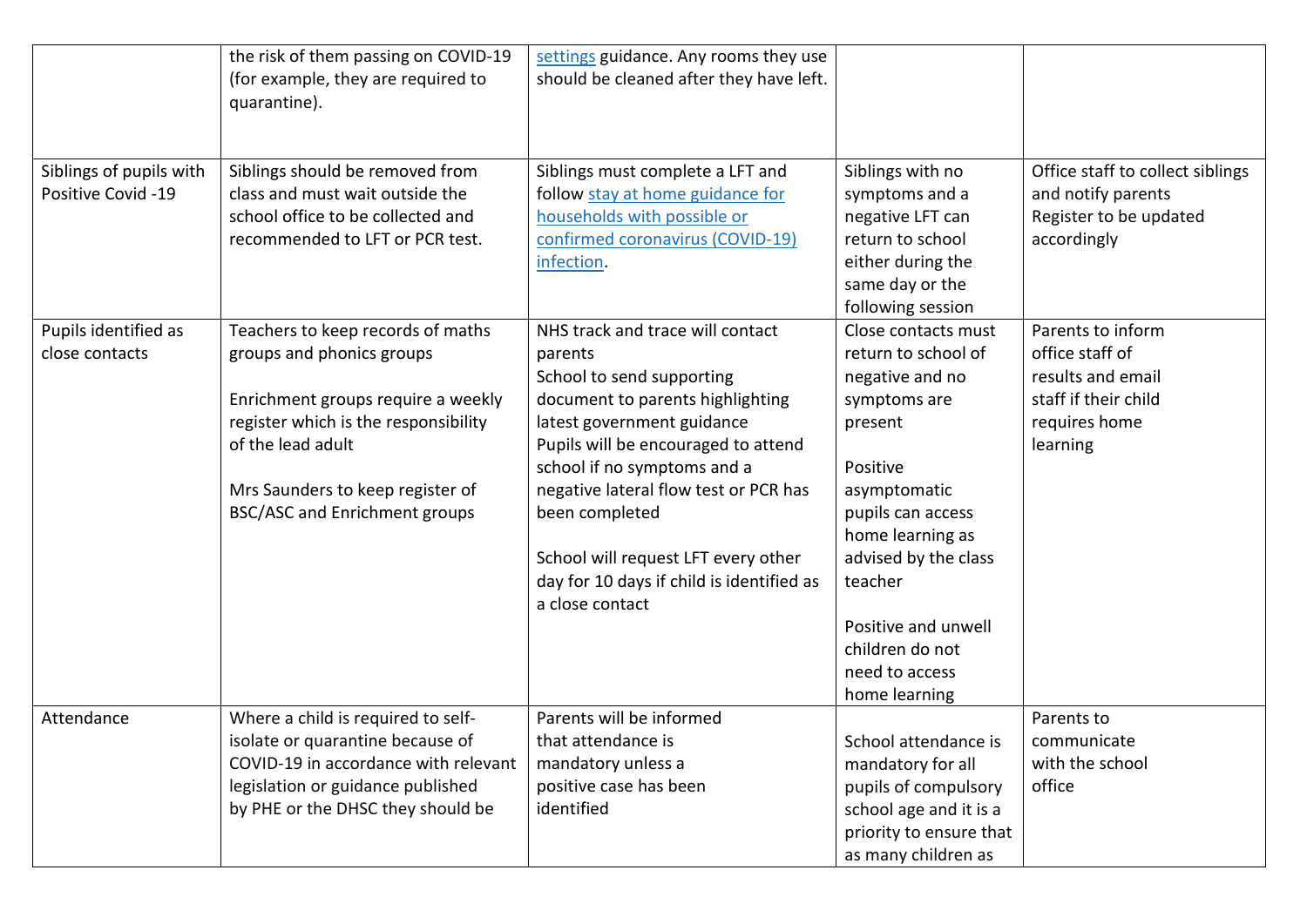|                                    | recorded as code X (not attending in<br>circumstances related to coronavirus).                                                       |                                                 | possible regularly<br>attend school. |                                                     |
|------------------------------------|--------------------------------------------------------------------------------------------------------------------------------------|-------------------------------------------------|--------------------------------------|-----------------------------------------------------|
|                                    | Where they are unable to attend<br>because they have a confirmed case<br>of COVID-19 they should be recorded<br>as code I (illness). |                                                 |                                      |                                                     |
| <b>Pupils Travelling</b><br>Abroad | For pupils abroad who are unable to<br>return, code X is unlikely to apply. In                                                       | Pupils returning from<br>abroad must take a LFT | Pupil attendance is<br>mandatory     | Parents to be informed of<br>the need for a test in |
|                                    | some specific cases, code Y (unable to                                                                                               | and parents must report                         |                                      | writing before the start of                         |
|                                    | attend due to exceptional                                                                                                            | the result to school staff                      | Follow attendance                    | term                                                |
|                                    | circumstances) will apply. Further                                                                                                   | before returning                                | guidance above                       |                                                     |
|                                    | guidance about the use of codes is                                                                                                   |                                                 |                                      |                                                     |
|                                    | provided in the school attendance                                                                                                    | Isolation is only required if                   |                                      |                                                     |
|                                    | guidance.                                                                                                                            | a child has symptoms or a                       |                                      |                                                     |
|                                    |                                                                                                                                      | positive result                                 |                                      |                                                     |

| <b>Wearing of face</b><br>coverings | Guidance/<br><b>Measures in place</b> | Actions to be considered in case of<br>positive case                                                                                                                 | Impact on<br>education | Communication inc. roles and<br>responsibilities          |
|-------------------------------------|---------------------------------------|----------------------------------------------------------------------------------------------------------------------------------------------------------------------|------------------------|-----------------------------------------------------------|
| Pupils                              | Not required                          | If multiple cases are reported pupils will not<br>be required to wear face coverings<br>All children will use sanitiser or wash hands<br>before entering a classroom | n/a                    | Letter to parents at start of term<br>sets out conditions |
| Staff                               | Required in<br>confined spaces        | If multiple cases are reported staff will be<br>advised to wear face coverings when working<br>within 1m of a child                                                  | n/a                    | Will be updated by email if there<br>are increased cases  |